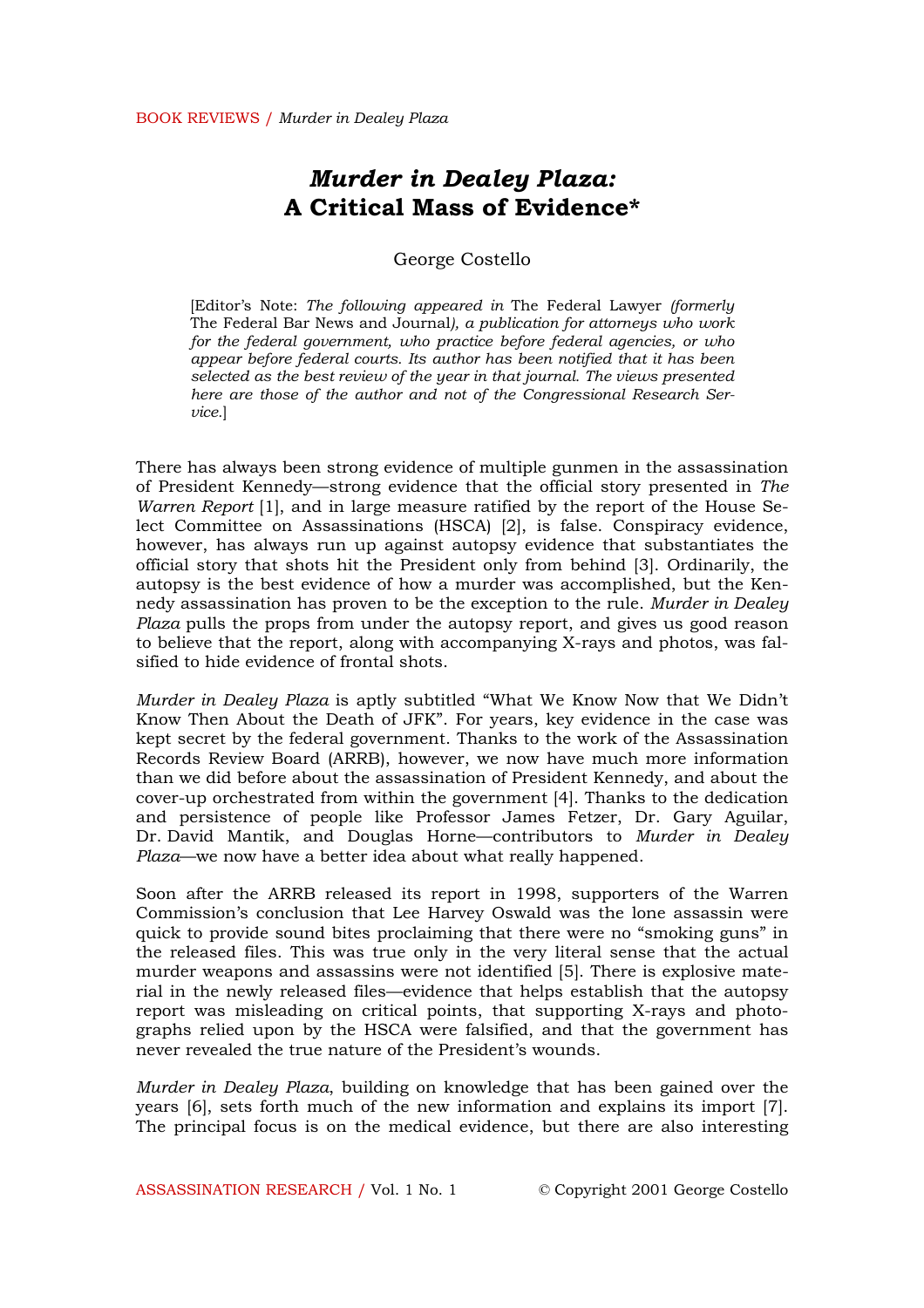chapters on the Presidential limousine, the failure of Secret Service protection, the authenticity of the Zapruder film, the failure of professional historians to probe behind the cover-up, and Dallas Police Chief Jesse Curry's files on the case. A perceptive 1964 essay by Bertrand Russell rounds out the book [8].

Among the book's findings are the following:

- Contrary to conclusions in the HSCA's report, witnesses to the Bethesda autopsy confirmed, rather than contradicted, the Dallas doctors' assertions that there was a large hole in the back of the President's head [9]. Such a hole would ordinarily signify an exit wound, not an entrance wound, and is therefore indicative of a shot from the front.
- Autopsy X-rays were forged, probably shortly after the autopsy, to make it appear that there was a round metallic object, 6.5 mm in diameter, lodged in the back of the President's skull near the alleged bullet entry site identified by the HSCA. (Accused assassin Lee Harvey Oswald's rifle used 6.5 mm ammunition.)
- Not all of the photos and X-rays taken at the autopsy remain in the collection at the National Archives. ARRB interviews with autopsy doctors, photographers, and X-ray technicians reveal that some photographs and X-rays taken during the autopsy are missing from the collection at the National Archives, and that some of the photographs now in that collection were not taken during the autopsy.
- As a follow-up to the autopsy there were two separate brain examinations of two different brains. The first examination, evidently of President Kennedy's brain, was probably conducted on the morning of Monday 25 November, prior to the President's funeral. The second examination, conducted about a week later, was of a different brain—a brain that showed damage consistent with the official story of a head shot from the rear.

Among the conclusions that can be drawn from these and other findings are the following:

- President Kennedy was shot at least twice in the head. At least one shot to the head came from the front.
- Autopsy photos and X-rays were falsified to conceal the true nature of President Kennedy's wounds, and to create images consistent with the official version of the shooting. The autopsy report was deliberately misleading.
- The second brain examination, evidently of a brain not the President's, was conducted in order to create a record of a brain specimen that was consistent with the official story that President Kennedy had been shot from behind.
- All of the official investigations of President Kennedy's assassination relied on falsified or misleading medical data to reach their conclusions.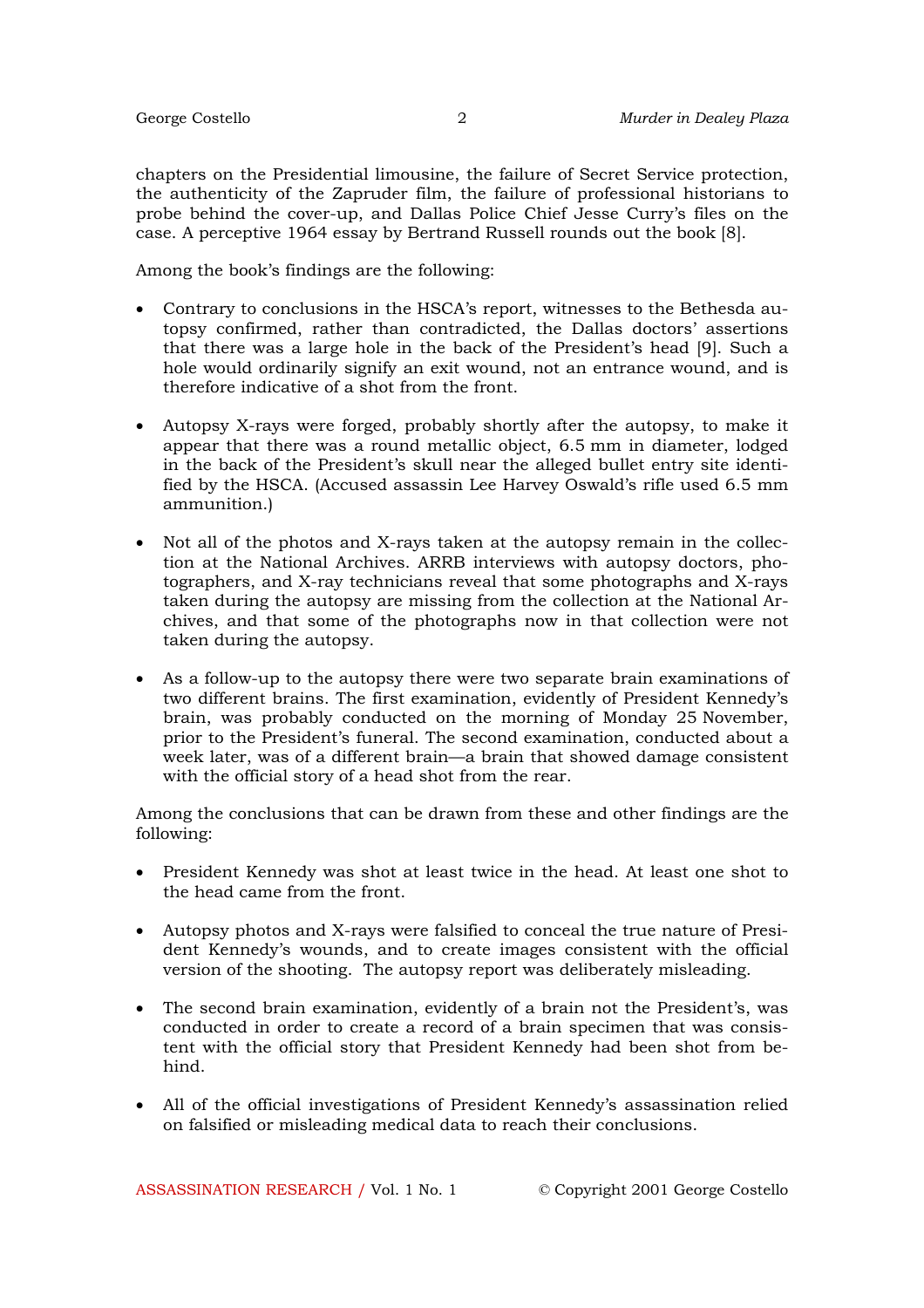The new findings about the medical evidence cannot be set forth in full detail in a book review of this length. Some elaboration here, however, should help convince the reader that the medical essays in *Murder in Dealey Plaza* are both thorough and persuasive with respect to their principal findings, and that the book merits serious attention.

## **The Autopsy Witnesses**

One of the most shocking revelations in the ARRB's releases is the fact that the HSCA misrepresented the basic thrust of statements made to Committee staff by witnesses to President Kennedy's autopsy at Bethesda [10]. According to the HSCA report,

In disagreement with the observations of the Parkland doctors are the 26 people present at the autopsy. All of those interviewed who attended the autopsy corroborated the general location of the wounds as depicted in the photographs; none had differing accounts … [I]t appears more probable that the observations of the Parkland doctors are incorrect [11].

The autopsy photographs referred to by the HSCA report show the back of the head apparently intact, the hair free of blood, with only a small red spot near the cowlick [12]. By contrast, doctors at Parkland Hospital in Dallas who treated the mortally wounded President, including neurosurgeons, described a large, gaping wound in the back of the head, with brain tissue from the cerebellum as well as the cerebrum extruding. (The cerebellum, located low in the back of the brain, has a very distinctive appearance that no doctor should mistake for the cerebrum.)

The autopsy report, although it wrongly concluded that President Kennedy was shot only from behind, also clashed directly with these photographs. The report describes a large hole "involving chiefly the parietal bone, but extending somewhat into the temporal and occipital regions" [13]. This is a description of a hole that extends well into the back of the head [14]. Any large hole in both the parietal and occipital bones should have been readily apparent in a photograph of the back of the head, at least if there was a corresponding loss of scalp.

According to Dr. Aguilar, it is simply not true that the autopsy witnesses interviewed by the HSCA staff corroborated the autopsy photos. Staff summaries of the witnesses' statements, locked up for thirty years until being released through the ARRB, reveal that all thirteen of those interviewed (only half of those present at the autopsy) corroborated the observations of the Parkland doctors that there was a large wound in the back of the head. Many Warren Commission witnesses had also described a large wound in the back of the head. Dr. Aguilar reports that, between Parkland and Bethesda, there were more than forty witnesses—including the autopsists themselves—whose original observations attested to a right-rearward skull wound [15].

Thus, it is no longer a matter of Parkland doctors and other Dallas witnesses being contradicted by the autopsy photographs and all of the autopsy witnesses. Rather, it appears that the current autopsy photographs were contra-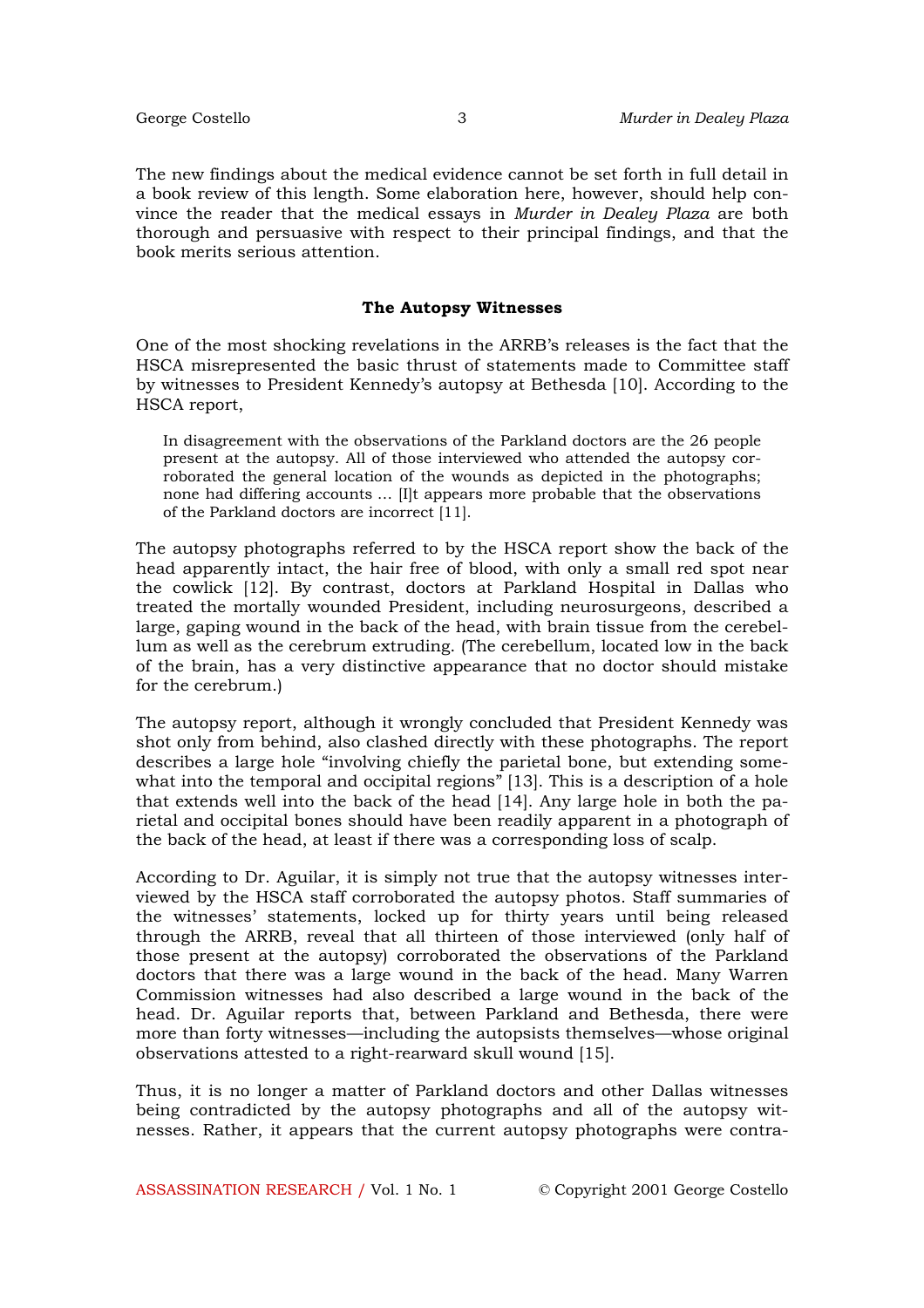dicted by virtually all interviewed witnesses at the Bethesda autopsy as well as at Parkland. As Dr. Aguilar contends, it is difficult to imagine how there could have been near unanimity among so many people—many of them highly trained professionals—and how all of them could have been wrong about so basic a matter as the location of a large head wound recognized by all as the fatal wound.

#### **Incomplete and Altered Autopsy Photos**

How can it be that the autopsy photographs conflict so starkly with the observations of the thirteen autopsy witnesses who described a large hole in the back of the President's head? With the exception of one confusing photo of the inside of the skull [16], the collection of autopsy photographs at the National Archives does not verify a large defect in the back of the head. In fact, as mentioned above, the extant photos of the exterior of the back of the head show it to be intact. The explanation appears to be that the original autopsy photos were replaced with subsequently made and probably fabricated photos that were intended to be consistent with the official story of shots from behind.

Through interviews with the autopsy doctors, photographers, X-ray technicians, autopsy witnesses, and a technician who developed autopsy pictures, the ARRB helped to establish that there were key photographs taken during the autopsy that are not now present in the collection at the National Archives. Various discrepancies emerged. For example, particular angles and views that were photographed during the autopsy are not now represented (e.g., the inside of the chest cavity, the inside and outside of the skull where the beveling of a bullet entry is revealed). The number of exposures supposedly taken during the autopsy exceeds the number of pictures in the collection. Photos now in the collection were taken with film that was not used by the autopsy photographer, and that was not developed at the Naval Photographic Center, where apparently the original autopsy photos were developed.

Another strong indictment of the authenticity of the extant photo showing a blood-free and intact back of the head is the reaction to this photo by the two FBI agents present at the autopsy: "this looks like it's been doctored in some way" and "it looks like it could have been reconstructed or something" [17].

The HSCA's account of authentication of the photographs is almost as troubling as its misrepresentation of the statements of the autopsy witnesses. The Committee reported that the autopsy photographs were authenticated, although it claimed that the Department of Defense "had been unable to locate" the camera and lens that had been used at the autopsy. HSCA files released in 1997, however, revealed that DOD had indeed identified the camera and sent it to the Committee, but that the Committee's photographic experts, rather than raising embarrassing questions of authenticity, chose instead to conclude that the camera and lens had not been the one used to take the autopsy photographs existing in 1977 [18].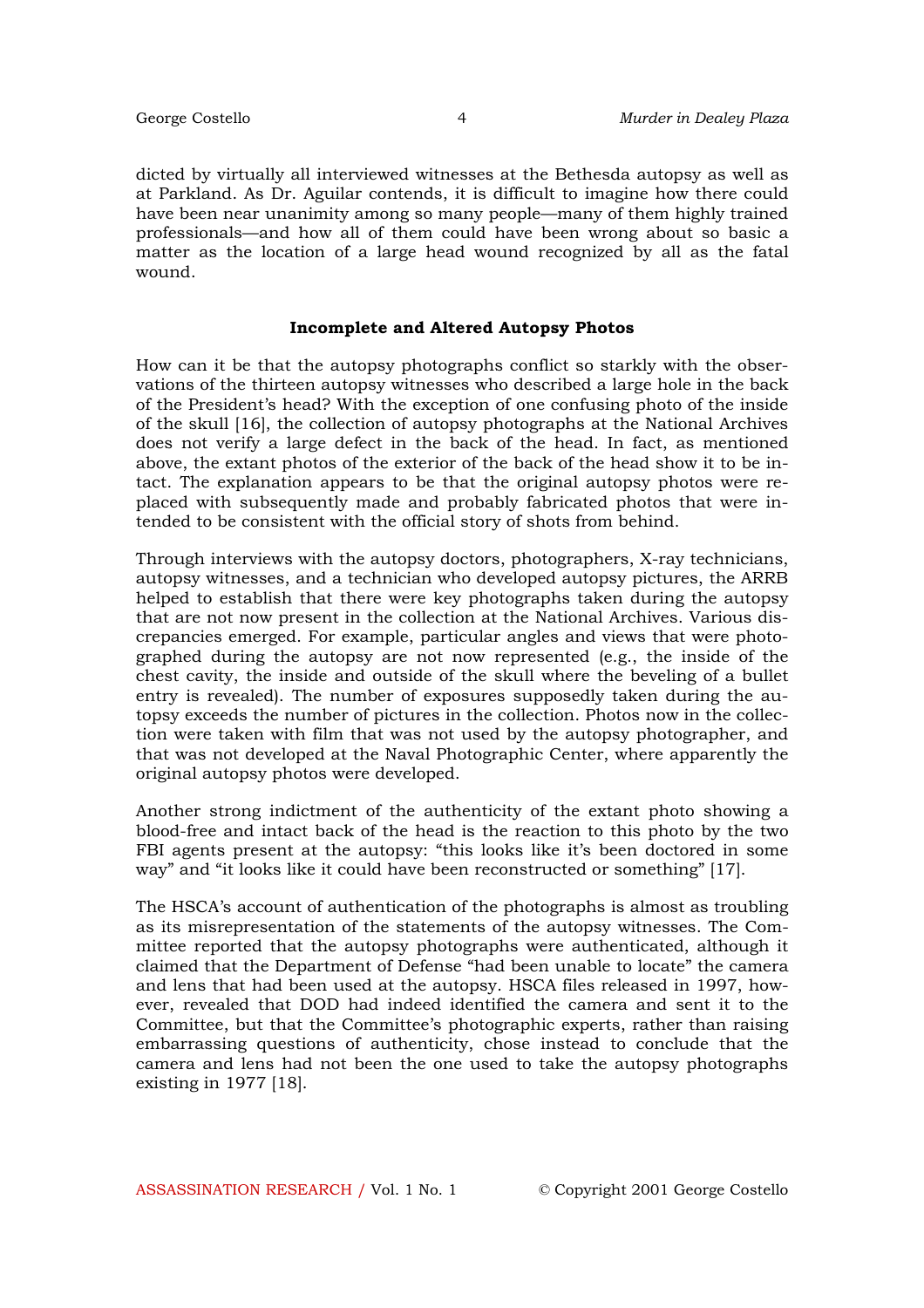#### **Forgery of the Autopsy X-Rays**

There are two aspects of the extant autopsy X-rays that Dr. Mantik believes are forged. One is the round, 6.5 mm fragment mentioned above, apparently lodged in the back of the skull and visible on the frontal X-ray. The other is the intact back of the skull seen on the lateral X-rays. Dr. Mantik, a radiation oncologist who is board-certified by the American College of Radiology and who also has a Ph.D. in physics, relies on optical densitometry measurements to confirm the forgeries.

The round 6.5 mm object that appears to be lodged in the back of the skull was apparently not present on the X-rays taken the night of the autopsy [19]. When questioned under oath by the ARRB, the three autopsy doctors had no recollection of the object, and no witness to the autopsy has ever described it. A major objective of autopsy X-rays is to identify bullets and bullet fragments present in the body so that they can be removed and preserved as evidence. Other much smaller bullet fragments were removed from the President's head during the autopsy, and it stands to reason that this largest of all objects would also have been spotted and removed. The fact that this object was not identified and removed the night of the autopsy is by itself strong evidence that it was not there. In addition, irregularities in optical density measurements led Dr. Mantik to conclude that the object was not a bullet fragment at all, but had been placed on the X-ray film through use of a composite [20].

The lateral X-ray shows an impossibly dense area within the posterior skull—so dense, in fact, that Dr. Mantik concluded that if it were bone it would have to be nearly solid bone from one side of the skull to the other. Also indicative of forgery is the fact that there is no corresponding dense area visible on the frontal X-ray, as one would expect if there were something that dense within the skull [21]. Dr. Mantik concludes that this X-ray also appears to be a composite created by double exposure [22].

Another aspect of the skull X-rays bears emphasis, although it is not indicative of forgery. Visible on the lateral X-ray is a trail of tiny metallic particles extending from near the hair line on the right forehead most of the way back across the top of the skull. This trail of particles does not line up with either of the bullet entry sites identified by government inquiries. The trail clearly could not have resulted from a bullet that entered low on the back of the skull near the external occipital protuberance (the site identified by the autopsy pathologists). In fact, the autopsy report misplaces this trail by over 10 cm, an astonishing error that the pathologists could not explain to the ARRB. Nor does the trail line up with the much higher site posited by the HSCA. The trail of particles does align, however, with a possible bullet entry site near the hairline on the forehead [23].

#### **The Two Brain Examinations**

If the discovery by ARRB staffer Douglas Horne that there were two brain examinations of two different brains following President Kennedy's autopsy does

ASSASSINATION RESEARCH / Vol. 1 No. 1 © Copyright 2001 George Costello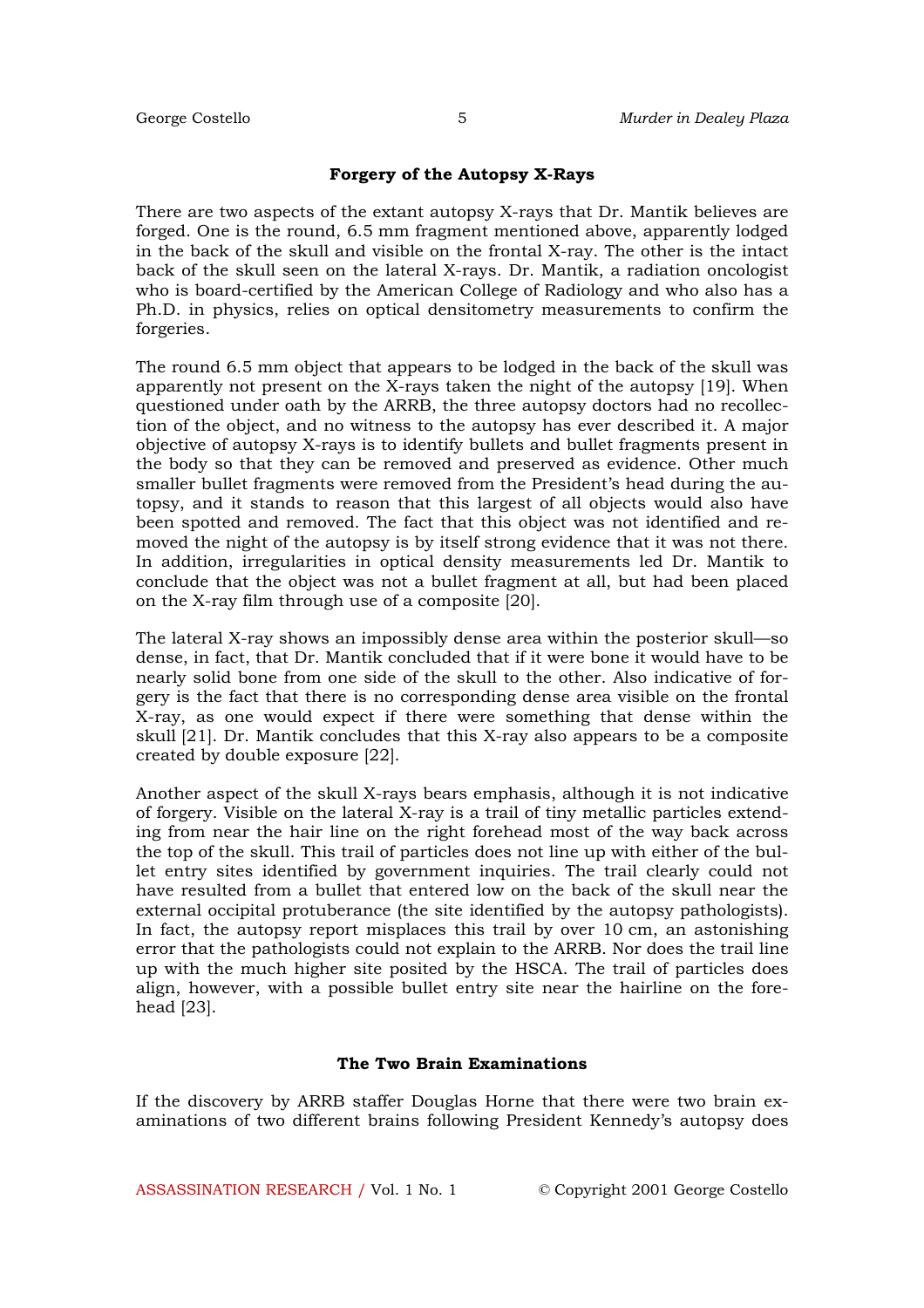not constitute a "smoking gun", it is hard to imagine what would. Horne set forth his findings in a staff memorandum released to the public in 1998, and summarized by Horne in a chapter in *Murder in Dealey Plaza* [24].

Horne based his conclusions on "three sets of indicia": (1) conflicting evidence, drawn mostly from ARRB interviews with participants, as to the timing of what was initially assumed to be one brain examination; (2) conflicting evidence as to the type of film and photographic techniques used to photograph the brain(s); and (3) differences between the appearance of the brain at autopsy and in photographs of the (second) brain examination.

As for the timing, both autopsy doctor J. Thornton Boswell and autopsy photographer John Stringer told both the HSCA and the ARRB that the brain exam was conducted two or three days after the autopsy. President Kennedy was killed in the early afternoon of Friday, 22 November 1963, his body was flown back to Washington that afternoon, and the autopsy was conducted that evening. The brain exam that was conducted two or three days after the autopsy most likely occurred on the morning of Monday, 25 November, the day of the funeral, there having been pressure to complete the autopsy procedures in time to bury the brain with the body.

There was other evidence, however, of a later brain exam. Dr. Pierre Finck of the Armed Forces Institute of Pathology, the third doctor present at the autopsy (and a meticulous record keeper), wrote in a 1965 memo to his superior that Dr. Humes had called him on 29 November 1963 about the need to examine the President's brain, and that he had subsequently attended such an examination. Dr. Finck reaffirmed to the ARRB that the brain examination he attended could not have been as soon as two or three days after the autopsy. Relying on this information as well as interviews with other key people, Horne concluded that Dr. Finck had been excluded from the first brain exam, and was then called in to observe the second [25].

The brain observed at autopsy and the photographed brain were grossly disparate. The right hemisphere of the photographed brain was disturbed, but virtually all of the brain matter was present. The recorded weight was 1500 grams, near the upper limit for a male brain (the average is reportedly 1350 to 1400 grams) [26]. But by all accounts a significant amount of the President's brain was blown away when he was shot in the head [27]. Witnesses at Parkland and at the autopsy said that at least a third of the brain was gone, and the extant autopsy X-rays show a complete absence of brain in the front of the head. These major discrepancies alone could have justified Horne's conclusion that the brain that was photographed and described could not have been that of President Kennedy.

#### **Conclusion**

What does all of this mean? Any one of the findings summarized above would be troubling by itself. Together, these findings form a critical mass of evidence indicating that President Kennedy's autopsy was falsified, and help establish a

ASSASSINATION RESEARCH / Vol. 1 No. 1 © Copyright 2001 George Costello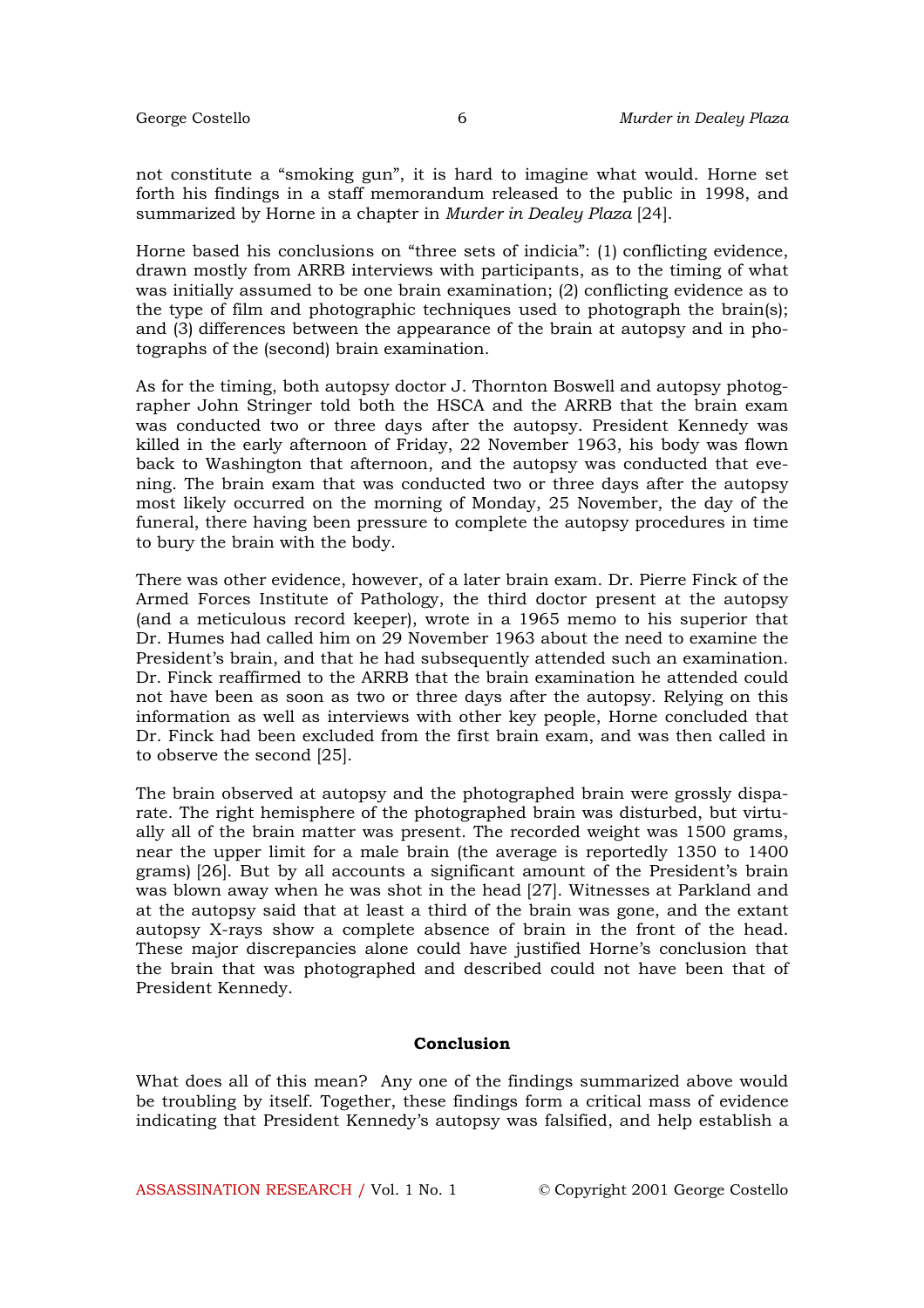compelling case that people within the federal government covered up evidence of frontal shots—and hence of multiple gunmen and conspiracy in the assassination of President Kennedy. Because it pulls this evidence together in one place, *Murder in Dealey Plaza* is one of the most important books to date on the Kennedy assassination.

The new evidence turns the tables. No longer can defenders of the lone assassin theory hide behind the autopsy evidence and claim that it trumps all the other evidence. The weight of this other evidence now trumps the autopsy report. Lone assassin theorists must address and explain the new evidence if they wish to regain credibility.

It is time for people of integrity who were involved in the official investigations especially the professionals—to take a good-faith look at the new evidence and confront the likelihood that their conclusions were based on falsified data. *Murder in Dealey Plaza* may not be the last word on the medical evidence, but it should be the starting point for a fresh look—not only at the medical evidence, but also at the assassination and its implications.

## **Endnotes**

- [1] *The Warren Report* is the popular name of the *Report of the President's Commission on the Assassination of President John F. Kennedy*. The Warren Commission was established on 29 November 1963 by Executive Order 11130, and charged with evaluating the evidence developed by the FBI, with making such further investigation as the Commission finds desirable, and with reporting findings and conclusions to President Johnson. The Commission's report, delivered to President Johnson on 24 September 1964, concluded that Lee Harvey Oswald, acting alone, and firing three shots from a sixth floor window of the Texas School Book Depository above and behind the presidential limousine, killed President Kennedy and wounded Governor Connolly, and that Jack Ruby, acting alone, killed Oswald two days later.
- [2] The House Select Committee on Assassinations was formed in 1976 to review the evidence relating to the assassinations of President Kennedy and Rev. Martin Luther King, Jr. The Committee devoted much of its limited resources to assembling panels of experts to examine and evaluate the evidence, and conducted only a limited new investigation. See Gaeton Fonzi, *The Last Investigation* (1993). The Committee's report, issued in 1979, agreed with the Warren Commission that the President was killed by Lee Harvey Oswald, who fired three shots from the sixth floor of the Texas School Book Depository. The Committee also, however, found a high probability that a second gunman fired at the motorcade, but missed, from behind the picket fence atop the grassy knoll to the front and right of the Presidential limousine.
- [3] According to the official story formulated by the Warren Commission and agreed to by the HSCA, two of the three shots fired by Lee Harvey Oswald from the sixth floor sniper's nest in the Texas School Book Depository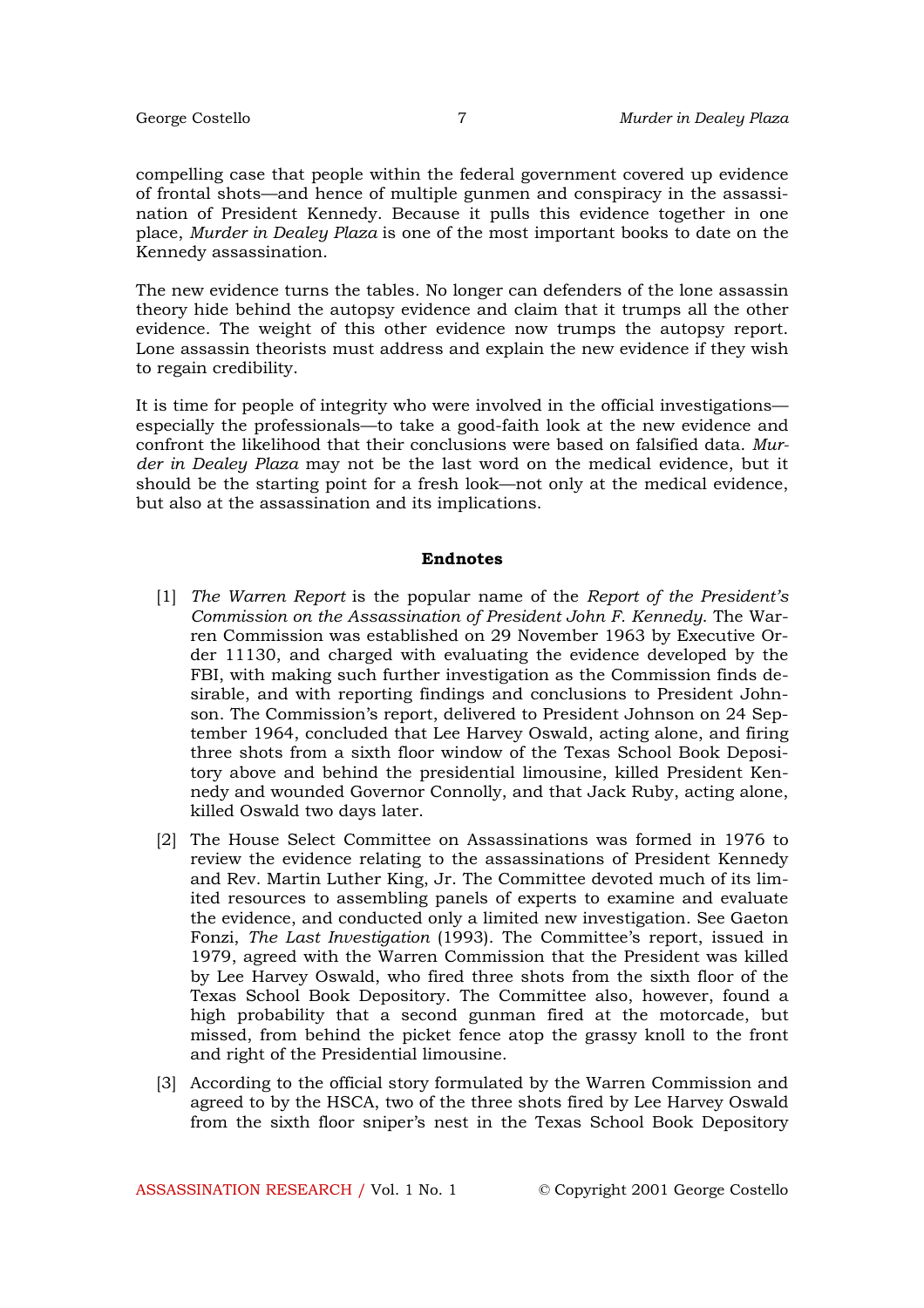building struck President Kennedy. Under this scenario the first shot to strike the President hit him in the upper back and exited his throat just below the Adam's apple. This same bullet (later dubbed the single bullet or magic bullet), then allegedly struck Governor Connolly, seated in front of the President, and caused all of the Governor's wounds. Both official accounts agreed that the second shot to strike the President was fatal, and entered the back of the head. They strongly disagreed, however, as to the location of the bullet entry hole on the back of the head. The Warren Commission, relying on the findings of the autopsy doctors, concluded that this bullet entered low on the skull slightly above and to the right of the external occipital protuberance. The HSCA, however, relying on autopsy photographs and X-rays, placed the entry hole about four inches higher, near the cowlick.

- [4] The ARRB was established pursuant to the President John F. Kennedy Assassination Records Collection Act of 1992, Pub. L. 102–526. The Board's mission was to obtain all government records relating to the assassination, and to the fullest extent possible release those records to the American people. The Board was not charged with investigating the crime or with making findings as to who was responsible for the President's murder. The Board was authorized, however, to pursue issues related to the completeness of assassination records and the possible destruction of records; relying on this authority, the Board conducted extensive interviews relating to the autopsy and other medical records.
- [5] In the Prologue to *Murder in Dealey Plaza ("MIDP")*, Fetzer identifies sixteen smoking guns revealed by the new evidence.
- [6] A number of researchers have contributed to deciphering the medical evidence. Among the more significant books on the subject have been Harold Weisberg, *Post Mortem* (1975); Charles Wilber, *Medicolegal Investigation of the President John F. Kennedy Murder* (1978); David Lifton, *Best Evidence* (1980); Noel Twyman, *Bloody Treason* (1997); Harrison Livingstone, *High Treason* (1998); and James Fetzer, Editor, *Assassination Science* (1998).
- [7] *MIDP* is a sequel to Fetzer's 1998 book *Assassination Science*. Both books are collections of essays by assassination researchers probing different aspects of the case. The *MIDP* chapters on the medical evidence are thorough summaries that cover the new evidence and bring the essentials together in one place. *MIDP* does not replicate what is found in *Assassination Science*, however, and is well supplemented by the earlier work.
- [8] This review's emphasis on the medical evidence is not intended to minimize the significant contributions of Vince Palamara's analysis of the Secret Service performance in Dallas and its aftermath, of Douglas Weldon's research into the post-assassination disposition of the presidential limousine, or of David Mantik's analysis of the Zapruder film. All of these chapters in *MIDP* are well worth the reader's attention.
- [9] After the shooting in Dealey Plaza, President Kennedy was taken to Parkland Hospital in Dallas, where a team of doctors attempted unsuccessfully to save his life. During the course of treatment, these doctors ob-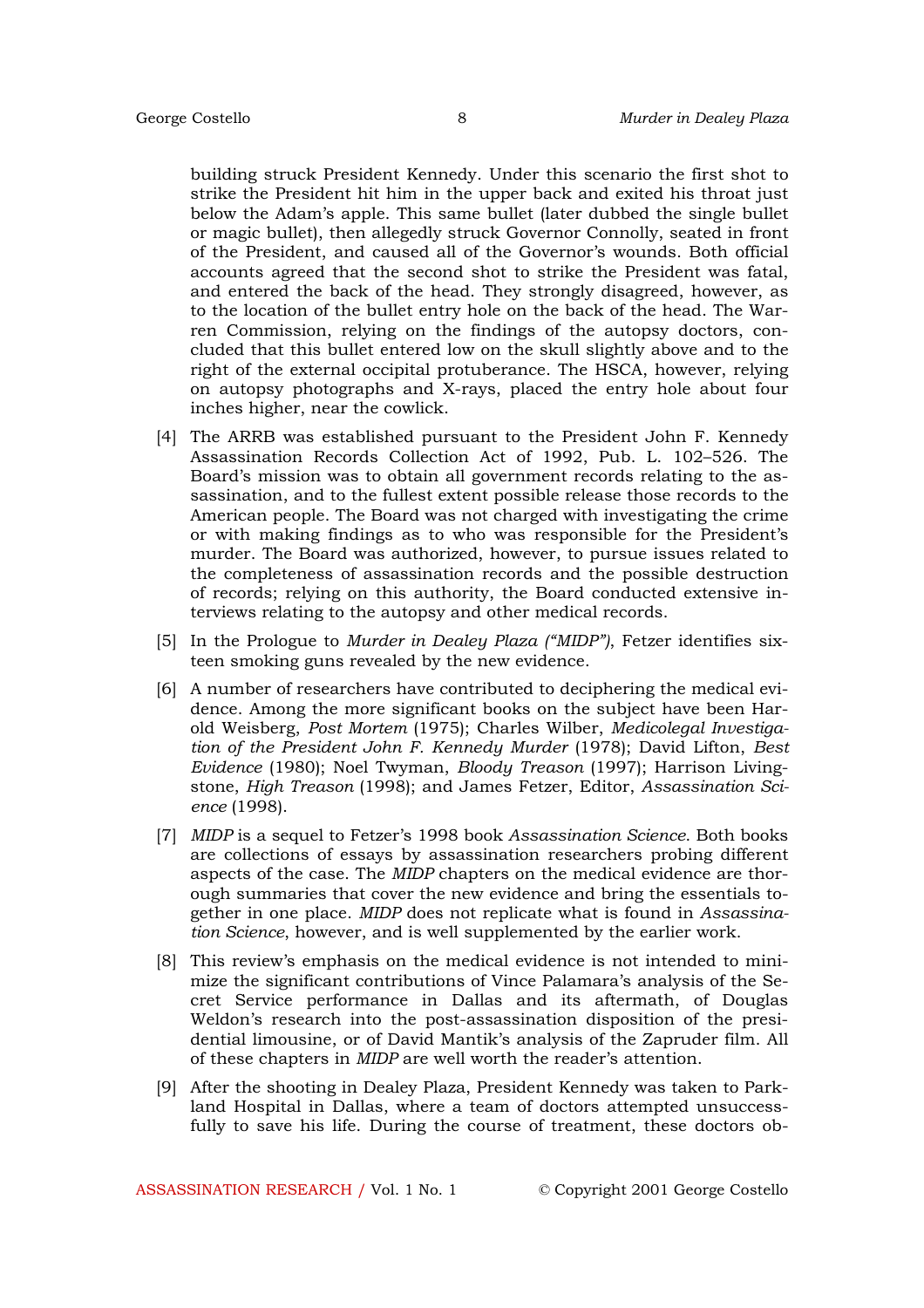served two wounds: a small puncture wound of the throat and a large hole in the back of the head. After President Kennedy was pronounced dead, his body was forcibly removed from Parkland Hospital, in disregard of Texas law requiring that the autopsy be performed there, and transported to the National Naval Medical Center at Bethesda, Maryland. The autopsy was performed at Bethesda under the direction of Dr. James Humes, of the Naval Medical Center, and with the assistance of Dr. J. Thornton Boswell, also of the Naval Medical Center, and Dr. Pierre Finck, from the Armed Forces Institute of Pathology.

- [10] That HSCA staff kept the witness statements and their import from its own panel of forensic pathology experts is also shocking. When Dr. Aguilar showed these statements in 1995 to Dr. Michael Baden and Dr. Cyril Wecht, both members of the HSCA panel, they both said they had never seen them before [*MIDP*, p. 188].
- [11] *Report of the House Select Committee on Assassinations*, 95th Cong., 2d Sess., vol. 7, at 37–9 (1979), as quoted and emphasized in *MIDP*, pp. 197–8.
- [12] That red spot was later identified by HSCA experts as the bullet entry hole. This represented a major upward shift of about four inches from the entry point identified by the autopsy doctors, just to the right and just above the external occipital protuberance (EOP). With the exception of one occasion when Dr. Humes seemed to waver on the issue under questioning by the HSCA, the three autopsy doctors Humes, Boswell, and Finck have consistently maintained that the bullet entry hole was at the lower site, near the EOP.
- [13] In 1996 Dr. Boswell reconfirmed these observations by drawing just such a large hole on a skull as an illustration for the ARRB [*MIDP*, pp. 235–7].
- [14] The two parietal bones cover much of the top and sides of the skull, from the coronal suture in front, where they meet the frontal bones, to the lambdoid suture in the back, where they meet the occipital bone. The back of the head is thus comprised of parietal bone on top and occipital bone below. Note as well that the occipital bone overlies the area of the brain that contains the cerebellum, and that the Parkland doctors reported seeing tissue from the cerebellum extruding from the wound in the back of the head.
- [15] The emphasis on original statements is important. Soon after the autopsy Secret Service agents visited the Parkland doctors in an effort to get them to revise their statements. Some of them did back off their initial statements, both with respect to the head wound and with respect to the wound in the front of the throat, which they had initially described as a likely entry wound.
- [16] Confusing to the layman, that is. Dr. Mantik contends that this picture, properly oriented and interpreted, shows the damage to the back of the head and also reveals the proper placement of a bone fragment found at the assassination scene in Dealey Plaza.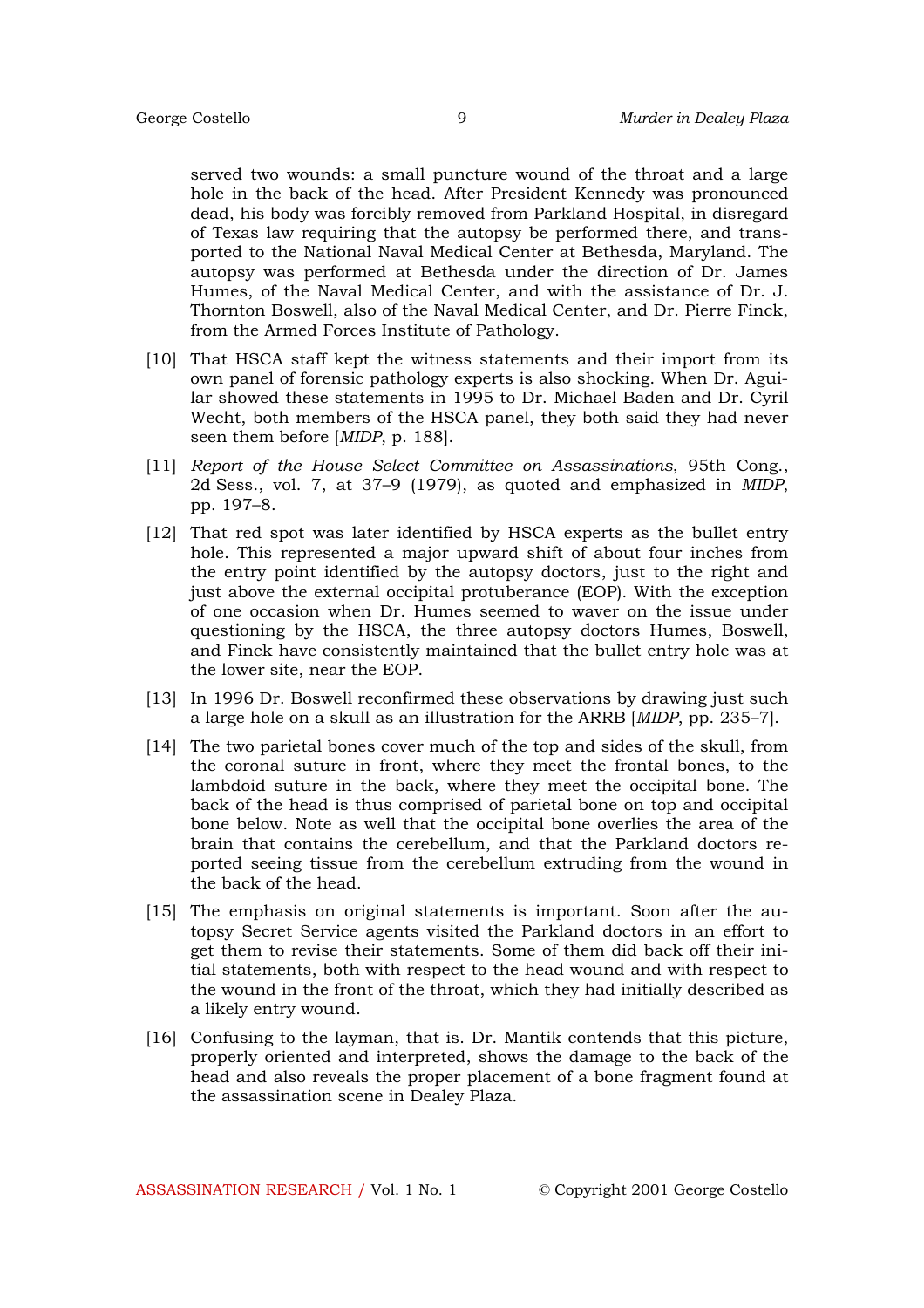- [17] Sworn statements of Francis X. O'Neill and James W. Sibert, respectively, to ARRB counsel Jeremy Gunn, as reproduced in *MIDP*, p. 208. Dr. Robert Grossman, a neurosurgeon who attended President Kennedy at Parkland Hospital, had a similar reaction to the picture when interviewed by ARRB staff. See *MIDP*, p. 201.
- [18] Whether the lens in the camera had been changed between 1963 and the HSCA's examination in 1977 remains unknown.
- [19] It is probably not coincidental that the size of this fragment precisely matched the 6.5 mm ammunition used by Oswald's rifle. Nor is it likely to be coincidental that spatially compatible images of the 6.5 mm object are visible on the lateral and frontal X-rays (the object is round on the frontal view, and narrow on the lateral view, and in both views appears at the same spot on the back of the skull). A random artifact might appear on one or the other views, but not both, or a speck-on-the-lens artifact could appear in identical shape and size on both images, but the odds of the spatially compatible but distinctly differently shaped images appearing by random on two different X-rays at the same spot on the skull are indeed remote.
- [20] Dr. Mantik also quotes Larry Sturdivan, the HSCA's ballistics expert, who states unequivocally that this object could not possibly be a sheared-off cross-section of a bullet or bullet jacket. Never in his experience, Mr. Sturdivan explained, had he seen a bullet that had sheared off in this manner after striking a body.
- [21] A forger's objective would have been to simulate an intact skull, not to create a suspiciously dense area inside the skull, so the need to fabricate the frontal X-ray would probably not have been anticipated.
- [22] This finding is summarized by Dr. Fetzer as Smoking Gun #7 in the Prologue to *MIDP*, and was described in more detail by Dr. Mantik in *Assassination Science*. An effect of the composite was to leave the frontal skull looking unusually dark, a feature that puzzled even Dr. Humes when interviewed by the ARRB.
- [23] No government inquiry has identified a bullet entry hole at this site, but Tom Robinson, the funeral home employee who restored the body after the autopsy, described a wound at that location [*MIDP*, p. 250]. This trail of particles, incidentally, is more characteristic of an exploding bullet than of the full metal jacketed bullets used by Oswald's weapon. See *MIDP*, Prologue, Smoking Gun #4.
- [24] The complete staff memorandum was printed in *Probe*, vol. 7, No.4 (May– June 2000). *Probe*, now discontinued, was a research journal produced by Citizens for Truth About the Kennedy Assassination.
- [25] It may seem incredible that Drs. Humes and Boswell could have participated in such a deception. Note, however, that John Stringer, the autopsy photographer, when asked by the ARRB why he signed a false statement verifying the completeness of the photographic record, responded that he was ordered to. Perhaps Dr. Humes had similar orders. There were instances when Dr. Humes was less than candid about what